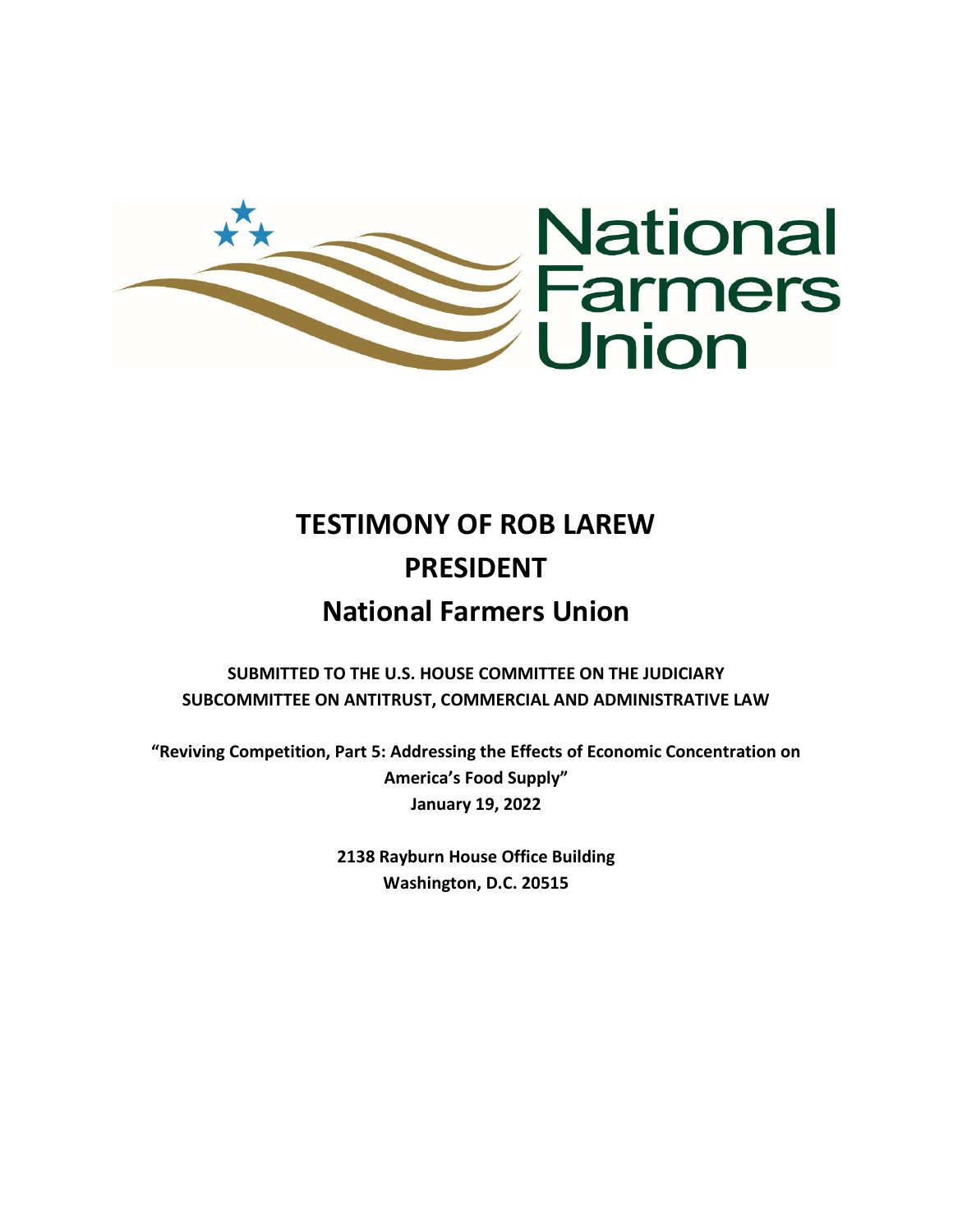Chairman Cicilline, Ranking Member Buck, and members of the committee,

Thank you for holding a hearing on "Addressing the Effects of Economic Concentration on America's Food Supply." This issue is of critical importance to the family farm and ranch members of National Farmers Union (NFU).

NFU is a grassroots organization that advocates on behalf of family farmers, ranchers, and rural communities. Founded in 1902, today NFU represents approximately 200,000 farmers across the country whose operations range in size, type, and production method. NFU's policy book, established annually at our national convention by our members, states that "inadequate market competition is one of the most pressing issues facing producers across the country." The inadequate market competition we face today must be addressed to protect our family farms and all the communities that depend on them for food, fiber, and fuel.

We applaud Chairman Cicilline's leadership and the efforts of this committee, to address pressing competition concerns regarding "Big Tech." Like their counterparts in the technology sector, the largest food and agriculture corporations wield enormous market power. In both cases, a small handful of multinational corporations dominate the entire system. These food and agriculture companies are also essential to our national security, much like technology companies. We are thankful that the chairman and the members of this committee are shining a spotlight on the important issue of economic concentration in the food supply, and we urge you to extend your investigation to legislative action to make our farm and food system fairer and more competitive.

Last year, NFU launched the *Fairness for Farmers* campaign, a nationwide effort to give voice to the farmers, ranchers, and communities being harmed by economic concentration and to advocate for solutions. The Biden administration has clearly heard the call for greater competition in agriculture and many other sectors of the economy. President Biden's Executive Order on "Promoting Competition in the American Economy" calls upon more than a dozen federal agencies to institute reforms, promulgate rulemakings, and conduct oversight, to address rising corporate consolidation. Many of the directives in the executive order specifically address competition issues in agriculture and rural economies. We appreciate the concerted efforts of the current administration, many members of Congress, and this committee, to address the harmful effects of economic concentration. NFU stands ready to continue working with you to establish and implement needed reforms.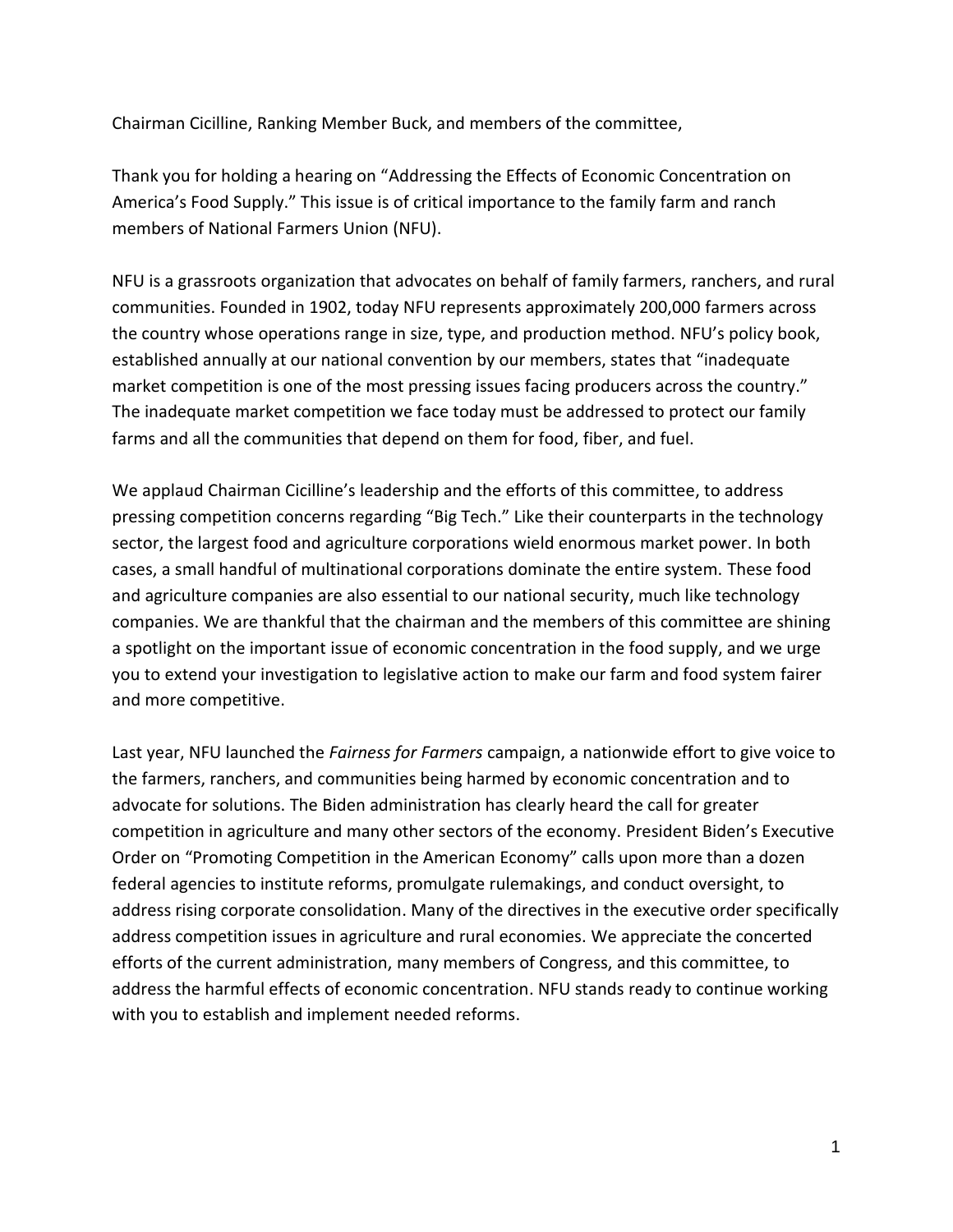## **The state of competition in America's farm and food supply chain**

A small handful of dominant firms control the market for most farm inputs (such as seed, crop protection, fertilizer, and in equipment manufacturing), processing, food manufacturing, wholesale distribution, food service, and retail grocery. These very large firms in the middle of the supply chain wield immense market power, as oligopolists or oligopsonists (and in some cases as monopolists or monopsonists), compared to farmers and consumers.

The four-firm concentration ratios (CR4), a commonly used metric for illustrating market concentration that specifies the market share for the top four firms in an industry, is high in nearly all sectors that touch the food supply chain. In 2018, the CR4 for companies slaughtering and processing beef, pork, and chicken was 85 percent, 70 percent, and 54 percent respectively. While the magnitude of national-level industry consolidation may be lower for broilers, concentration is often higher in more localized markets. As of 2015, the top four firms for corn and soybean seeds controlled 85 percent and 76 percent of the market, respectively; this compares to 59 percent for corn seed in 1975, and 42 percent for soybean seed in 1988. Four firms account for approximately 84 percent of the global herbicide and pesticide market, and just two companies manufacture about half of the tractors and other essential farm machinery used by farmers. Market share in retail grocery is also heavily consolidated, with the top four retailers controlling approximately 65 percent of sales in 2018.

Concentrated markets increase opportunities for market manipulation and coordinated behavior. There has been a spate of price fixing litigation brought against major livestock industry companies since 2016, with multiple indictments and guilty pleas. Other symptoms of heavily concentrated markets include supply chain disruptions, which have been particularly disruptive during the COVID-19 pandemic, but also had significant impacts prior (e.g., the fire that shuttered the Tyson Foods Holcomb, Kansas, beef processing plant for several months). The pandemic and other disruptions have highlighted how large, seemingly efficient systems of production can falter when there are shocks.

Unchecked consolidation and corporate power have other important, yet less tangible effects on farmers and rural communities. For example, farmers have less choice and autonomy in a consolidated food system, and this may force farmers to make decisions they would otherwise reject. Constrained choices and lack of options also reduce bargaining power, and a more consolidated farm and food system has detrimental effects on communities, including population decline and widening income inequality.